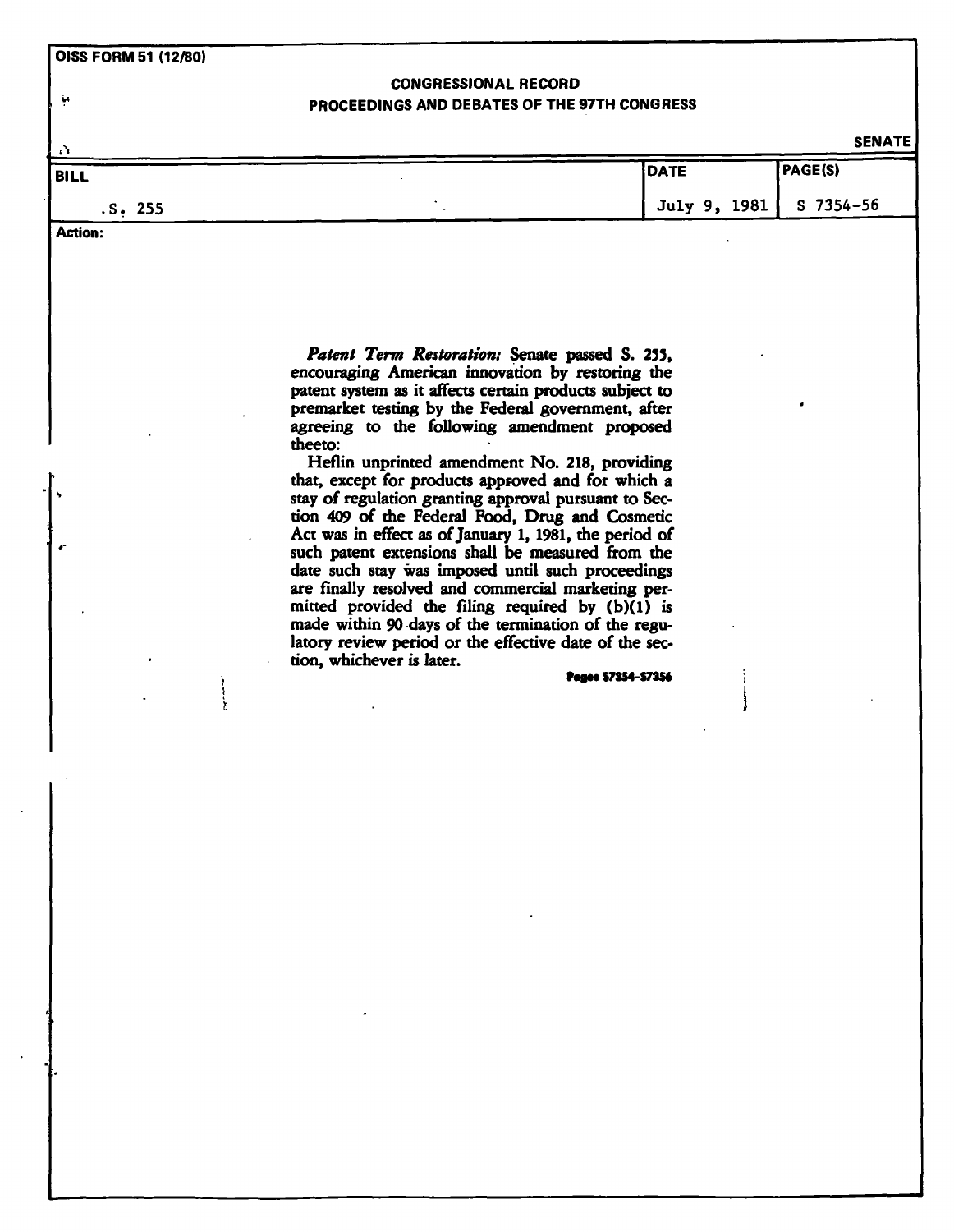## **PATENT TERM RESTORATION ACT OF 1981**

 $\mathcal{P}^{\otimes k}$ 

 $\sqrt{2}$ 

 $\hat{\mathbf{z}}$  $\mathbf{F}_{\mathbf{v}}$ 

 $\sim$ 

 $\ddot{\cdot}$ 

 $\frac{1}{2}$ 

 $\bar{z}$ 

**The PRESIDING OFFICER. The clerk will state the bDl by title.** 

**The assistant legislative clerk read as follows:** 

**A Mil (S. 255) to amend the patent law to** restore the term of the patent grant for the period of time that nonpatent regulatory

 $\mathcal{L}_{\mathcal{A}}$ 

 $\bullet$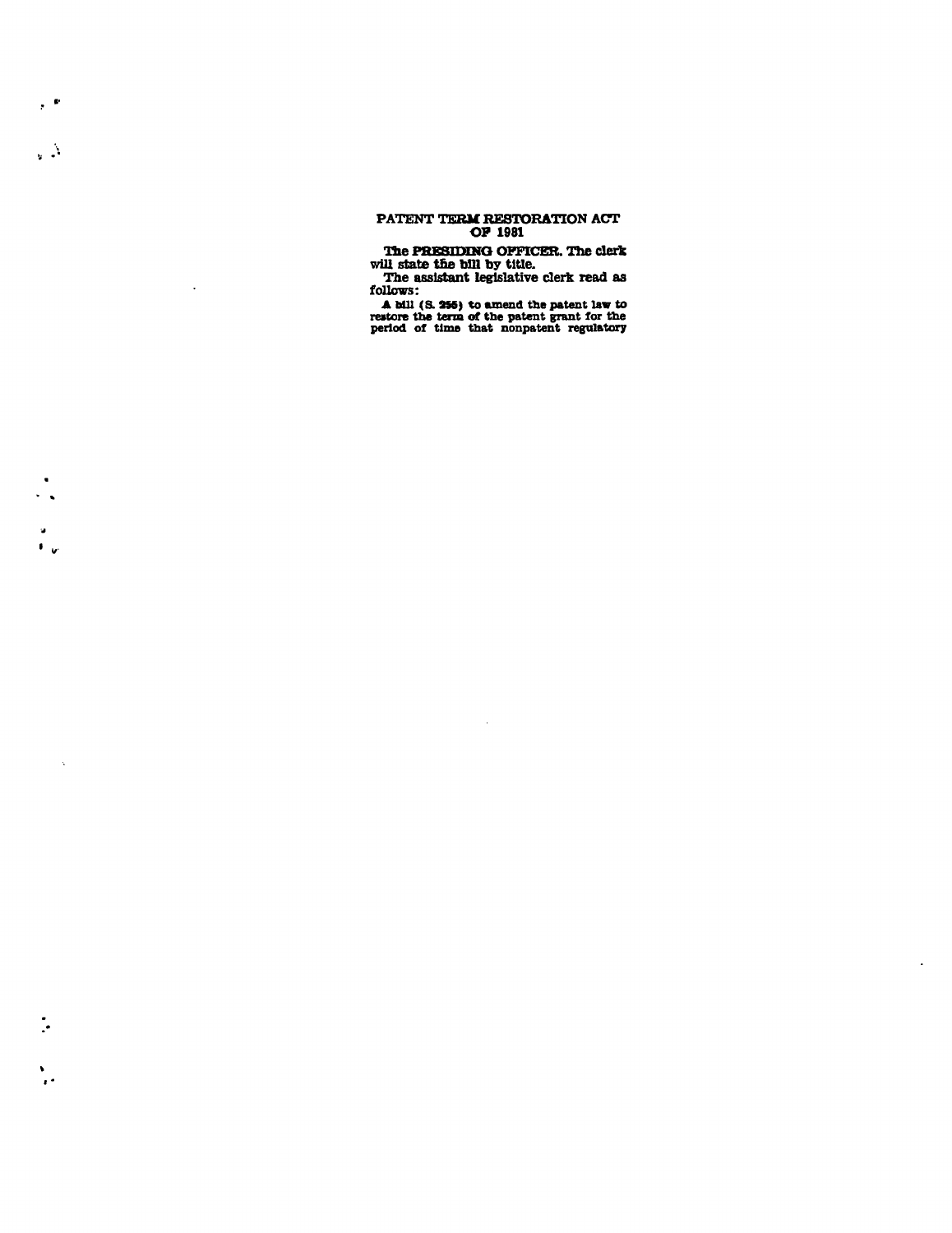Ď

 $\overline{a}$ 

**requirements prevent the marketing of a patented product.** 

**The Senate proceeded to consider the**   $\frac{1}{2}$  bill.

**Mr. ROBERT C. BYRD addressed the Chair.** 

**The PRESIDING OFFICER. May we**  *t*  **have order in the Chamber, please?** 

**The Senator from West Virginia is recognized.** 

**Mr. ROBERT C. BYRD. Mr. President, I believe Mr. HEFLIN has an amendment. UP AMENDMENT NO. 21 8 .** 

**Mr. HEFLIN. Mr. President, I send an amendment to the desk and ask for its immediate consideration. It is in the nature of a technical amendment which would correct an unintended but nonetheless egregious injustice which would result under our current regulatory framework. It applies to a small class of discoveries that have gone through the normal regulatory review process and secured approval, but then have had their marketing stayed by administrative act by the regulatory agency. My amendment provides that if such a stay is removed and marketing permitted, the patent life will be extended by the period of that stay.** 

**The PRESIDING OFFICER. The**  amendment will be stated.

**The assistant legislative clerk read as follows: -**

**The Senator from Alabama (Mr. HEFLIN) proposes an unprlnted amendment numbered 218.** 

- **Mr. HEFLIN. Mr. President, I ask unanimous consent that further reading of the amendment be dispensed with.**
- **The PRESIDING OFFICER. Without objection, it is so ordered.**

**The amendment is as follows:** 

**At the bottom of page 8 (at the end of the bill): change the period to a comma strike the quotation mark, and add the following: except that' for products approved and for which a stay of regulation granting approval pursuant to Section 409 of the Federal Food, Drug and Cosmetic Act was in effect as of January l, 1981, the period of such patent extensions shaU be measured from the date**  such stay was imposed until such proceed**ings are finally resolved and commercial marketing permitted provided the'filing re-1 quired by (b) (1) Is made within 90 days of 'the termination of the regulatory review period or the effective date of this section whichever Is later."** 

**The PRESIDING OFFICER. The question is on agreeing to the amend-**

**ment.<sup>v</sup> The amendment (UP No. 218) was agreed to.** 

**Mr. HEFLIN. Mr. President, I move to reconsider the vote by which the amendment was agreed to.** 

**Mr. HDDDLESTON. Mr. President, I move to lay that motion on the table.** 

**The motion to lay on the table was agreed to.** 

**Mr. THURMOND. Mr. President. I am pleased to join today with the distinguished Senator from Maryland (Mr. MATHUS) in supporting this legislation to amend the patent laws to-restore the term of the patent that is taken up by nonpatent regulatory requirements.** 

**It has become obvious that in recent** 

**years America's innovative capacity has been reduced substantially. In addition to backlogs in the patent application and reexamination system itself, is the added burden of regulatory requirements unrelated to the patent-seeking process. An increasing number of laws have been passed by the Congress to insure that new products are safe for the public to use. Unfortunately, the time required for this testing runs against the 17-year life of a patent. These tests are often unrelated to the patent, but have the effect of limiting the time available to market the product.** 

**This legislation, Mr. President, simply restores to the life of a patent that amount of time required by Government testing of a new product. It in no way restricts the ability of the Government to test the safety of the product, it only gives to the patent holder the 17-year life of the patent in which to market the product once declared safe by the Government.** 

**Mr. President, this legislation is extremely important to America's capacity to keep pace with the development of technology worldwide. I urge Its adoption.** 

**Mr. PERCY. Mr. President, as an enthusiastic cosponsor of S. 255, the Patent Term Restoration Act, I am delighted that it has moved expeditiously through the Judiciary Committee and has now reached the floor for consideration. It is a sorely needed bill and one that is absolutely vital both as an incentive and a reward for increased innovation.** 

**For over 6 years I have been working closely with many of my Senate colleagues on comprehensive regulatory reform proposals. I am constantly reminded of the complex regulatory maze that has developed over the years through which business has been expected to find its way. It became apparent to me a very long time ago that -we have succeeded only in stifling innovation, creativity, flexibility, and productivity. Other nations have surpassed us.** 

**In our effort to eliminate wasteful and unnecessary regulatory burdens, we have had a few victories—airline, railroad and financial deregulation, to name three of them. S. 255 is another victory. Without altering our commitment to the public to make sure that new products are safe for their use, we protect the inventor from having his patent life eaten away by the necessary, but often lengthy, regulatory review procedure.** 

**The Patent Term Restoration Act restores to the inventor, up to a maximum of 7 years, the time lost on patent life during the regulatory review/testing period. If the product does not pass review, no restoration would be granted. Further, such restoration would apply only to the specific purpose or use involved in the regulatory approval and not to the entire range of products that might result from the original patent.** 

**It now costs an average of \$70 million . for a company to develop a new drug.. Naturally, they have less incentive for this kind of investment when their period of exclusive ownership of the drug is eaten away by the necessary, but often lengthy, regulatory proceedings.** 

**As the Judiciary Committee report so aptly states:** 

**There is no valid reason for a better mousetrap to receive 17 years of patent protection and a life-saving drug less than ten years.** 

**I wholeheartedly agree. I support this legislation and look forward to its early consideration in the House of Representatives. I would like to commend the Senator from Maryland (Mr. MATHIAS) for his distinguished leadership on this measure and I ask my colleagues to join**  us in support of this very important **piece of legislation.** 

**Mr. President, at this time, I ask unanimous consent that a thoughtful editorial appearing in the Chicago Tribune of May 1, 1981, in support of this legislation, be printed in the RECORD.** 

**There being no objection, the editorial was ordered to be printed in the RECORD, as follows:** 

**WHERE THE PATENT LAWS DON'T WOBK** 

**Patents are Intended to give investors and creators of a new product IT years of exclusivity to reap a return on their investment and make a profit from their discovery before It can be copied freely by others. But for developers of new medical drugs. It hasn't been working out that way.** 

**Today, the process of getting a new medi-cation approved by the Food- and Drug Administration (FDA) has become so complex that, on the average, almost half of the patent life of a drug now expires before the product can be put on the market. In some instances, a manufacturer has only three or four years left to sell a new medication before the patent runs out and It can be copied by competitors.** 

**With less chance to earn back their Initial investment—it cost an average of \$80 million to develop a new drug in 1979 compared to \$6 million in 1962—pharmaceutical companies are less motivated to Invest in research and drug development and Increasingly Inclined to shift to non-drug products. Drug companies introduced an average of 63 new medications per year between 1959 and 1962, but only an average of 18 per year between 1977 and 1979.** 

**So, Congress Is considering new legislation that would stop the clock from running on the patent life of any product that must be reviewed and approved by a government agency before it can be put on the market. The bill would add to the remaining life of the patent the time elapsed between the initial application for classification as an "Investigational new drug" and final FDA approval—up to a maximum of seven years. If passed, the new law would also help companies developing new chemical products, although government approval time Is not quite as lengthy for these substances.** 

**Some objections have been raised to the**<br>proposed legislation because it would legislation because it **lengthen the time until a drug could be copied by the developer's competitors and marketed as a generic product, presumably at a lower price. But in the long run, we all stand to benefit much more from the dis-covery and availability of new medications. It Is far less expensive to treat patients with drugs than with surgery** *ta* **long hospitaliza-tion, which may be the only alternatives. And one of the most effective ways to cut health care costs is to develop new medica**tions. Enormous savings, for example, could **be made if we had more effective drugs for heart disease, cancer, genetic disorders, res-piratory diseases, and a long list of other ailments for which better treatment is urgently needed.** 

**On the average, scientists now screen more than 10.000 possibilities for every one new medication that is eventually approved by**